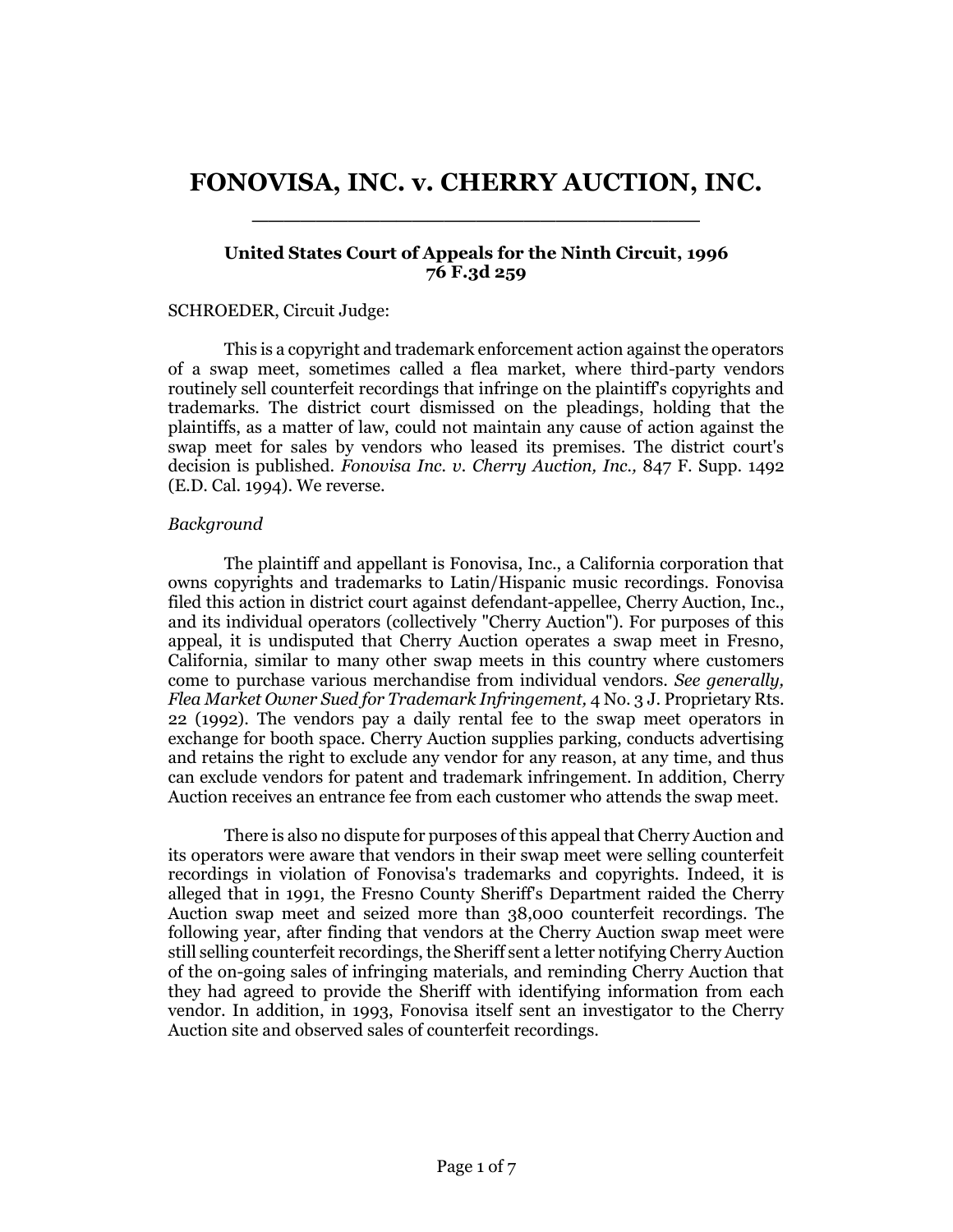Fonovisa filed its original complaint in the district court on February 25, 1993, and on March 22, 1994, the district court granted defendants' motion to dismiss pursuant to Federal Rule of Civil Procedure 12(b)(6). In this appeal, Fonovisa does not challenge the district court's dismissal of its claim for direct copyright infringement, but does appeal the dismissal of its claims for contributory copyright infringement, vicarious copyright infringement and contributory trademark infringement.

The copyright claims are brought pursuant to 17 U.S.C. §§ 101 *et seq.* Although the Copyright Act does not expressly impose liability on anyone other than direct infringers, courts have long recognized that in certain circumstances, vicarious or contributory liability will be imposed. *See Sony Corp. of America v. Universal City Studios, Inc.,* 464 U.S. 417, 435, 78 L. Ed. 2d 574, 104 S. Ct. 774 (1984) (explaining that "vicarious liability is imposed in virtually all areas of the law, and the concept of contributory infringement is merely a species of the broader problem of identifying circumstances in which it is just to hold one individually accountable for the actions of another").

Similar principles have also been applied in the trademark field. *See Inwood Laboratories v. Ives Laboratories,* 456 U.S. 844, 102 S. Ct. 2182, 2184, 72 L. Ed. 2d 606 (1982). The Seventh Circuit, for example, has upheld the imposition of liability for contributory trademark infringement against the owners of a flea market similar to the swap meet operated by Cherry Auction. *Hard Rock Cafe Licensing Corp. v. Concession Services, Inc.,* 955 F.2d 1143 (7th Cir. 1992). The district court in this case, however, expressly rejected the Seventh Circuit's reasoning on the contributory trademark infringement claim. Contributory and vicarious copyright infringement, however, were not addressed in *Hard Rock Cafe,* making this the first case to reach a federal appeals court raising issues of contributory and vicarious copyright infringement in the context of swap meet or flea market operations.

We analyze each of the plaintiff's claims in turn.

### *Vicarious Copyright Infringement*

The concept of vicarious copyright liability was developed in the Second Circuit as an outgrowth of the agency principles of respondeat superior. The landmark case on vicarious liability for sales of counterfeit recordings is *Shapiro Bernstein and Co. v. H. L. Green Co.,* 316 F.2d 304 (2d Cir. 1963). In *Shapiro,* the court was faced with a copyright infringement suit against the owner of a chain of department stores where a concessionaire was selling counterfeit recordings. Noting that the normal agency rule of respondeat superior imposes liability on an employer for copyright infringements by an employee, the court endeavored to fashion a principle for enforcing copyrights against a defendant whose economic interests were intertwined with the direct infringer's, but who did not actually employ the direct infringer.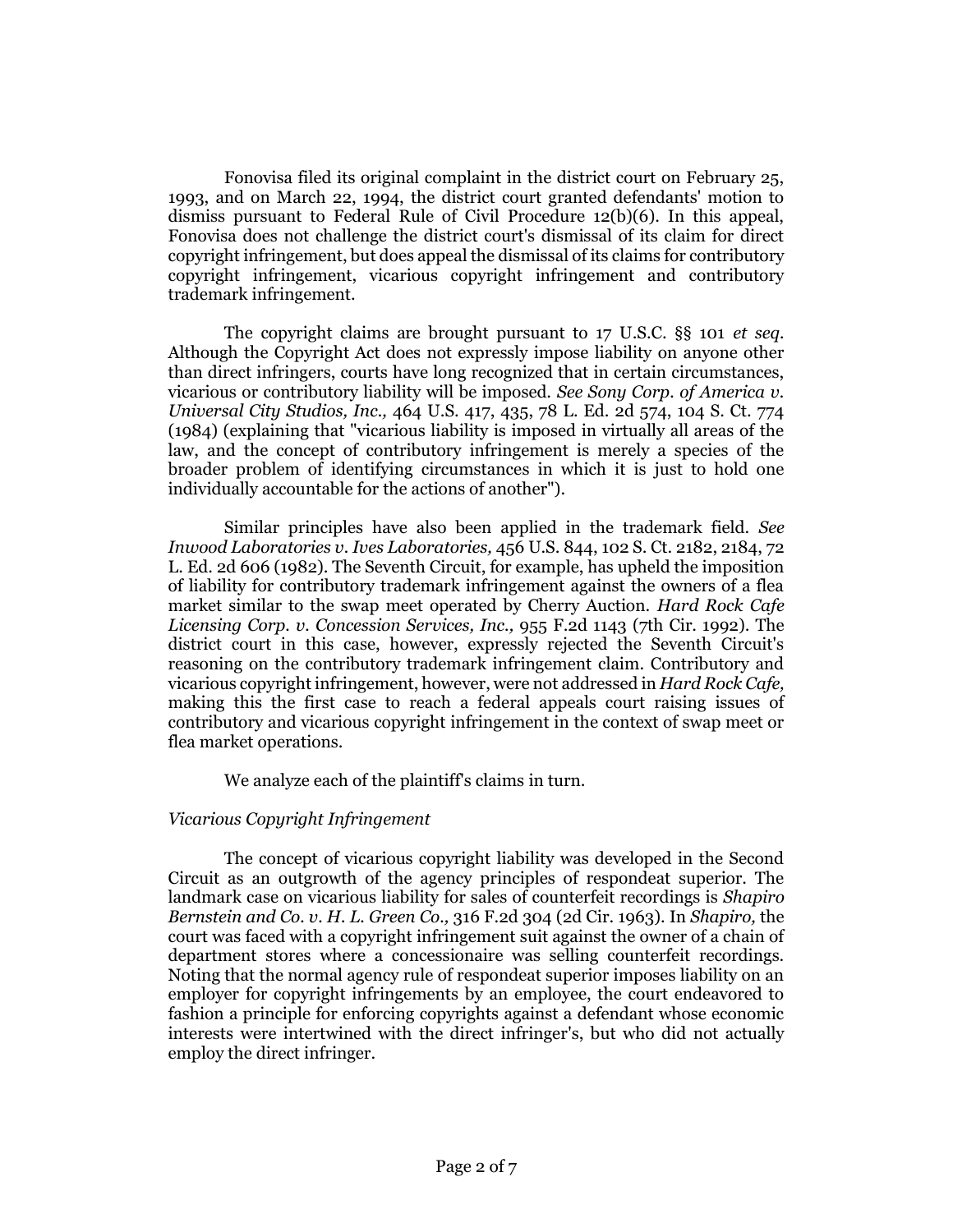The *Shapiro* court looked at the two lines of cases it perceived as most clearly relevant. In one line of cases, the landlord-tenant cases, the courts had held that a landlord who lacked knowledge of the infringing acts of its tenant and who exercised no control over the leased premises was not liable for infringing sales by its tenant. *See e.g. Deutsch v. Arnold,* 98 F.2d 686 (2d Cir. 1938); *c.f. Fromont v. Aeolian Co.,* 254 F. 592 (S.D.N.Y. 1918). In the other line of cases, the so-called "dance hall cases," the operator of an entertainment venue was held liable for infringing performances when the operator (1) could control the premises and (2) obtained a direct financial benefit from the audience, who paid to enjoy the infringing performance. *See e.g. Buck v. Jewell-LaSalle Realty Co.,* 283 U.S. 191, 198-199, 75 L. Ed. 971, 51 S. Ct. 410 (1931); *Dreamland Ball Room, Inc. v. Shapiro, Bernstein & Co.,* 36 F.2d 354 (7th Cir. 1929).

From those two lines of cases, the *Shapiro* court determined that the relationship between the store owner and the concessionaire in the case before it was closer to the dance-hall model than to the landlord-tenant model. It imposed liability even though the defendant was unaware of the infringement. *Shapiro* deemed the imposition of vicarious liability neither unduly harsh nor unfair because the store proprietor had the power to cease the conduct of the concessionaire, and because the proprietor derived an obvious and direct financial benefit from the infringement. 316 F.2d at 307. The test was more clearly articulated in a later Second Circuit case as follows: "even in the absence of an employer-employee relationship one may be vicariously liable if he has the right and ability to supervise the infringing activity and also has a direct financial interest in such activities." *Gershwin Publishing Corp. v. Columbia Artists Management, Inc.,* 443 F.2d 1159, 1162 (2d Cir. 1971). *See also* 3 Melville Nimmer & David Nimmer, Nimmer on Copyright  $\S 1204(A)[1]$ , at 1270-72 (1995). The most recent and comprehensive discussion of the evolution of the doctrine of vicarious liability for copyright infringement is contained in Judge Keeton's opinion in *Polygram Intern. Pub., Inc. v. Nevada/TIG, Inc.,* 855 F. Supp. 1314 (D. Mass. 1984).

The district court in this case agreed with defendant Cherry Auction that Fonovisa did not, as a matter of law, meet either the control or the financial benefit prong of the vicarious copyright infringement test articulated in *Gershwin, supra.* Rather, the district court concluded that based on the pleadings, "Cherry Auction neither supervised nor profited from the vendors' sales." 847 F. Supp. at 1496. In the district court's view, with respect to both control and financial benefit, Cherry Auction was in the same position as an absentee landlord who has surrendered its exclusive right of occupancy in its leased property to its tenants.

This analogy to absentee landlord is not in accord with the facts as alleged in the district court and which we, for purposes of appeal, must accept. The allegations below were that vendors occupied small booths within premises that Cherry Auction controlled and patrolled. According to the complaint, Cherry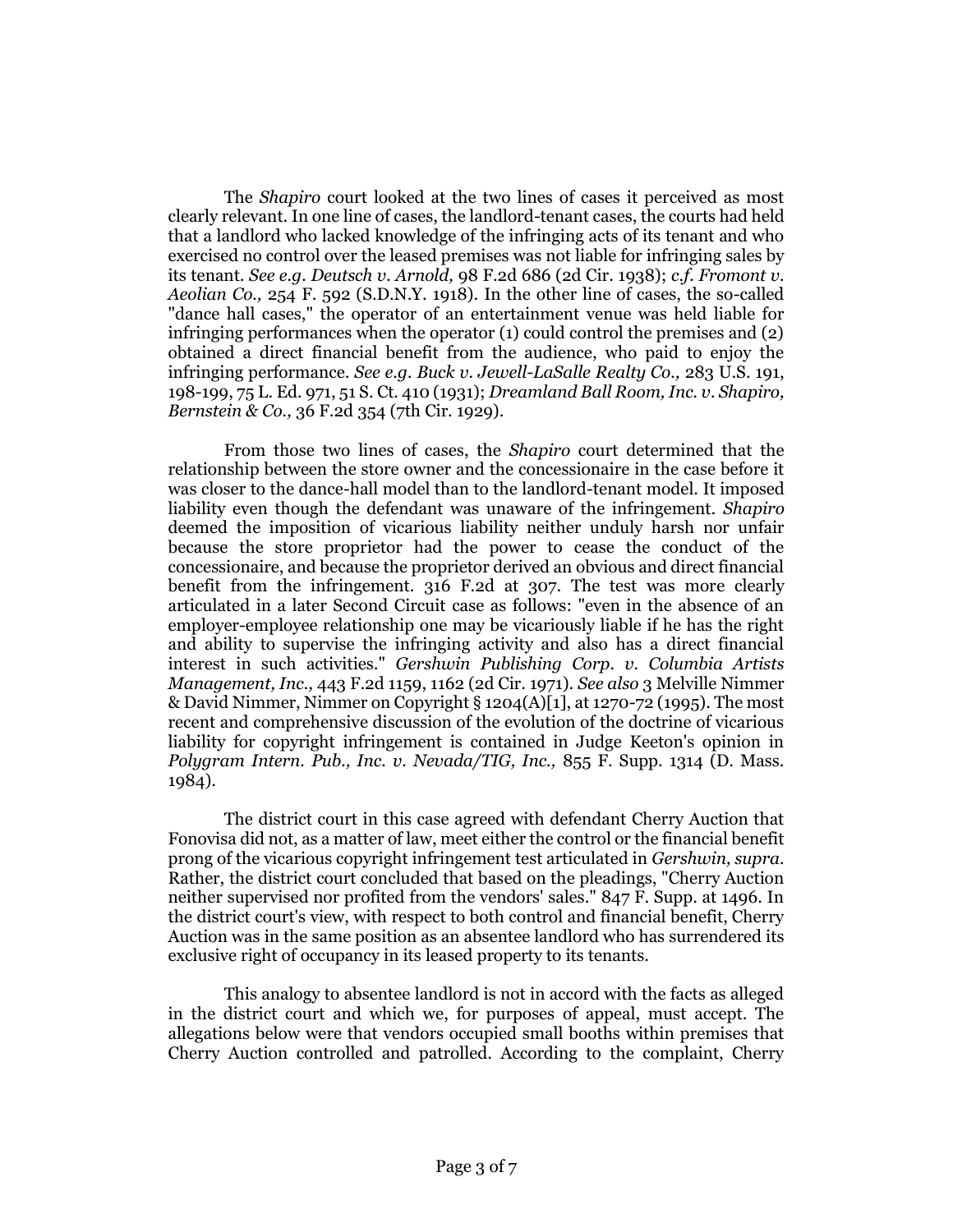Auction had the right to terminate vendors for any reason whatsoever and through that right had the ability to control the activities of vendors on the premises. In addition, Cherry Auction promoted the swap meet and controlled the access of customers to the swap meet area. In terms of control, the allegations before us are strikingly similar to those in *Shapiro* and *Gershwin.*

In *Shapiro,* for example, the court focused on the formal licensing agreement between defendant department store and the direct infringerconcessionaire. There, the concessionaire selling the bootleg recordings had a licensing agreement with the department store (H. L. Green Company) that required the concessionaire and its employees to "abide by, observe and obey all regulations promulgated from time to time by the H. L. Green Company," and H. L. Green Company had the "unreviewable discretion" to discharge the concessionaires' employees. 316 F.2d at 306. In practice, H. L. Green Company was not actively involved in the sale of records and the concessionaire controlled and supervised the individual employees. *Id.* Nevertheless, H. L. Green's ability to police its concessionaire--which parallels Cherry Auction's ability to police its vendors under Cherry Auction's similarly broad contract with its vendors--was sufficient to satisfy the control requirement. *Id.* at 308.

In *Gershwin,* the defendant lacked the formal, contractual ability to control the direct infringer. Nevertheless, because of defendant's "pervasive participation in the formation and direction" of the direct infringers, including promoting them (i.e. creating an audience for them), the court found that defendants were in a position to police the direct infringers and held that the control element was satisfied. 443 F.2d at 1163. As the promoter and organizer of the swap meet, Cherry Auction wields the same level of control over the direct infringers as did the *Gershwin* defendant. *See also Polygram,* 855 F. Supp. at 1329 (finding that the control requirement was satisfied because the defendant (1) could control the direct infringers through its rules and regulations; (2) policed its booths to make sure the regulations were followed; and (3) promoted the show in which direct infringers participated).

The district court's dismissal of the vicarious liability claim in this case was therefore not justified on the ground that the complaint failed to allege sufficient control.

We next consider the issue of financial benefit. The plaintiff's allegations encompass many substantive benefits to Cherry Auction from the infringing sales. These include the payment of a daily rental fee by each of the infringing vendors; a direct payment to Cherry Auction by each customer in the form of an admission fee, and incidental payments for parking, food and other services by customers seeking to purchase infringing recordings.

Cherry Auction nevertheless contends that these benefits cannot satisfy the financial benefit prong of vicarious liability because a commission, directly tied to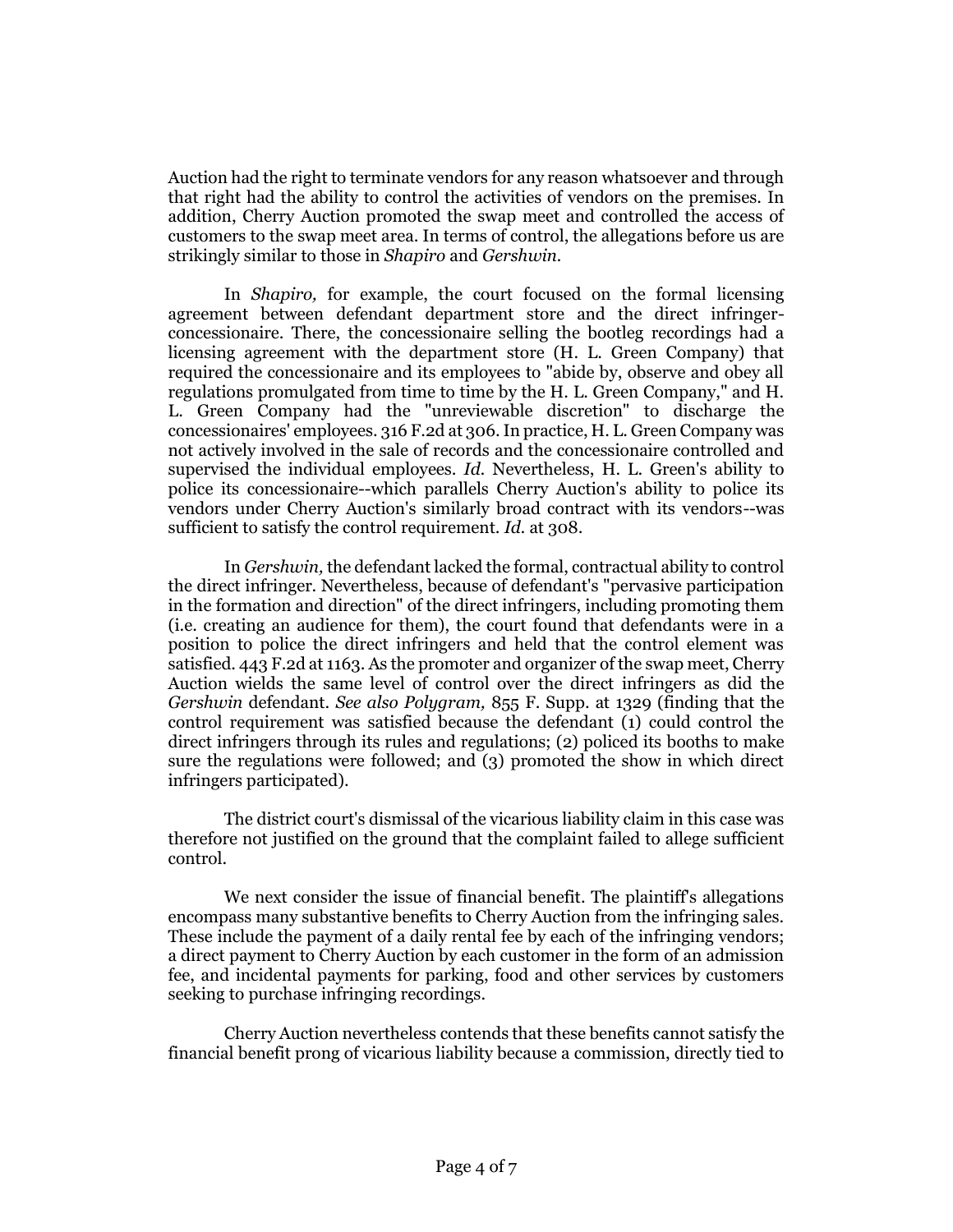the sale of particular infringing items, is required. They ask that we restrict the financial benefit prong to the precise facts presented in *Shapiro,* where defendant H. L. Green Company received a 10 or 12 per cent commission from the direct infringers' gross receipts. Cherry Auction points to the low daily rental fee paid by each vendor, discounting all other financial benefits flowing to the swap meet, and asks that we hold that the swap meet is materially similar to a mere landlord. The facts alleged by Fonovisa, however, reflect that the defendants reap substantial financial benefits from admission fees, concession stand sales and parking fees, all of which flow directly from customers who want to buy the counterfeit recordings at bargain basement prices. The plaintiff has sufficiently alleged direct financial benefit.

Our conclusion is fortified by the continuing line of cases, starting with the dance hall cases, imposing vicarious liability on the operator of a business where infringing performances enhance the attractiveness of the venue to potential customers. In *Poloygram,* for example, direct infringers were participants in a trade show who used infringing music to communicate with attendees and to cultivate interest in their wares. 855 F. Supp. at 1332. The court held that the trade show participants "derived a significant financial benefit from the attention" that attendees paid to the infringing music. *Id.; See also Famous Music Corp. v. Bay State Harness Horse Racing and Breeding Ass'n,* 554 F.2d 1213, 1214 (1st Cir. 1977) (race track owner vicariously liable for band that entertained patrons who were not "absorbed in watching the races"); *Shapiro,* 316 F.2d at 307 (dance hall cases hold proprietor liable where infringing "activities provide the proprietor with a source of customers and enhanced income"). In this case, the sale of pirated recordings at the Cherry Auction swap meet is a "draw" for customers, as was the performance of pirated music in the dance hall cases and their progeny.

Plaintiffs have stated a claim for vicarious copyright infringement.

## *Contributory Copyright Infringement*

Contributory infringement originates in tort law and stems from the notion that one who directly contributes to another's infringement should be held accountable. *See Sony v. Universal City,* 464 U.S. at 417; 1 Niel Boorstyn, Boorstyn On Copyright  $\S$  10.06[2], at 10-21 (1994) ("In other words, the common law doctrine that one who knowingly participates in or furthers a tortious act is jointly and severally liable with the prime tortfeasor, is applicable under copyright law"). Contributory infringement has been described as an outgrowth of enterprise liability, *see* 3 Nimmer § 1204[a][2], at 1275; *Demetriades v. Kaufmann,* 690 F. Supp. 289, 292 (S.D.N.Y. 1988), and imposes liability where one person knowingly contributes to the infringing conduct of another. The classic statement of the doctrine is in *Gershwin,* 443 F.2d 1159, 1162: "One who, with knowledge of the infringing activity, induces, causes or materially contributes to the infringing conduct of another, may be held liable as a 'contributory' infringer." *See also Universal City Studios v. Sony Corp. of America,* 659 F.2d 963, 975 (9th Cir. 1981),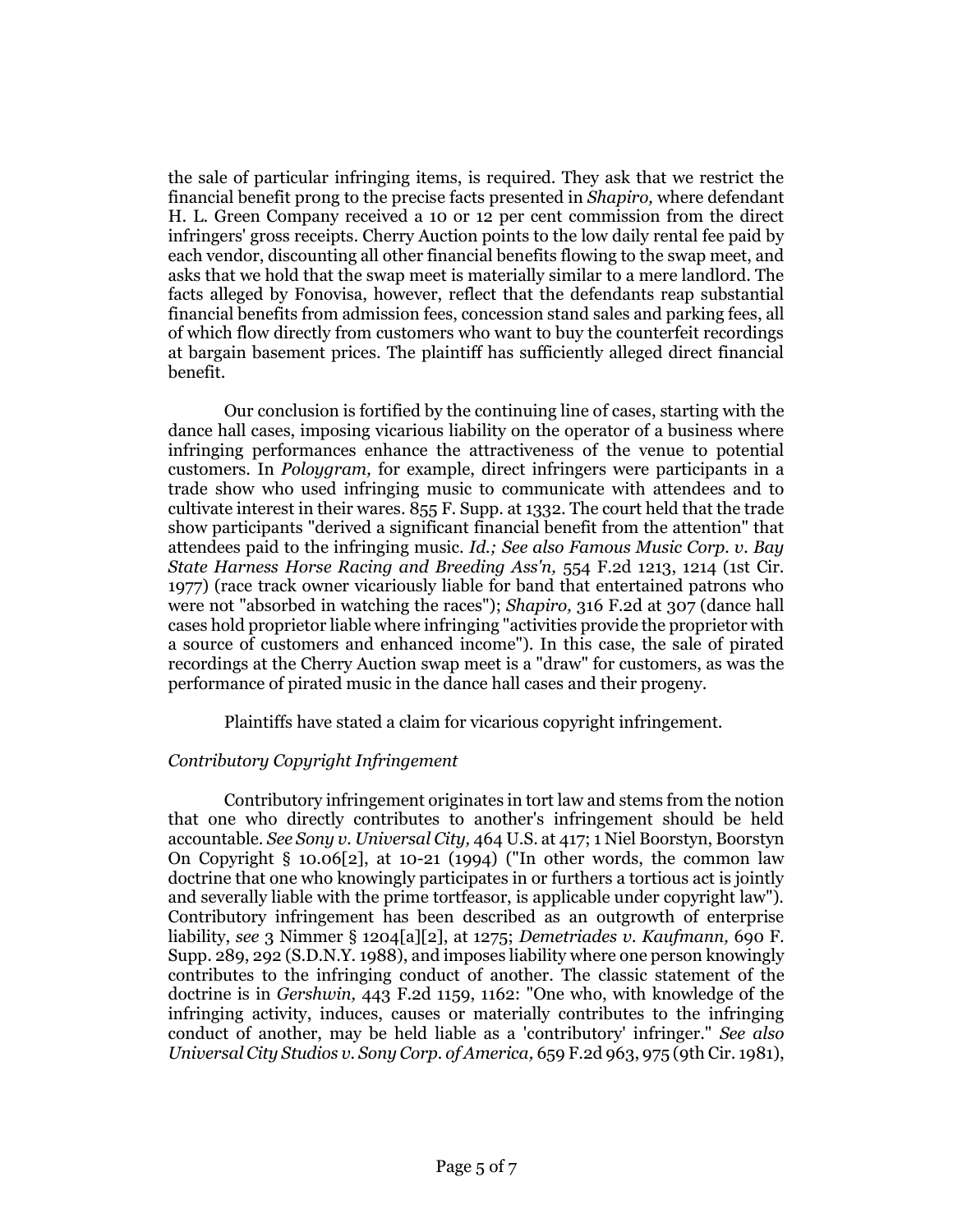*rev'd on other grounds,* 464 U.S. 417, 78 L. Ed. 2d 574, 104 S. Ct. 774 (1984) (adopting *Gershwin* in this circuit).

There is no question that plaintiff adequately alleged the element of knowledge in this case. The disputed issue is whether plaintiff adequately alleged that Cherry Auction materially contributed to the infringing activity. We have little difficulty in holding that the allegations in this case are sufficient to show material contribution to the infringing activity. Indeed, it would be difficult for the infringing activity to take place in the massive quantities alleged without the support services provided by the swap meet. These services include, *inter alia,* the provision of space, utilities, parking, advertising, plumbing, and customers.

Here again Cherry Auction asks us to ignore all aspects of the enterprise described by the plaintiffs, to concentrate solely on the rental of space, and to hold that the swap meet provides nothing more. Yet Cherry Auction actively strives to provide the environment and the market for counterfeit recording sales to thrive. Its participation in the sales cannot be termed "passive," as Cherry Auction would prefer.

The district court apparently took the view that contribution to infringement should be limited to circumstances in which the defendant "expressly promoted or encouraged the sale of counterfeit products, or in some manner protected the identity of the infringers." 847 F. Supp. 1492, 1496. Given the allegations that the local sheriff lawfully requested that Cherry Auction gather and share basic, identifying information about its vendors, and that Cherry Auction failed to comply, the defendant appears to qualify within the last portion of the district court's own standard that posits liability for protecting infringers' identities. Moreover, we agree with the Third Circuit's analysis in *Columbia Pictures Industries, Inc. v. Aveco, Inc.,* 800 F.2d 59 (3rd Cir. 1986) that providing the site and facilities for known infringing activity is sufficient to establish contributory liability. *See* 2 William F. Patry, Copyright Law & Practice 1147 ("Merely providing the means for infringement may be sufficient" to incur contributory copyright liability).

### *Contributory Trademark Infringement*

Just as liability for copyright infringement can extend beyond those who actually manufacture or sell infringing materials, our law recognizes liability for conduct that assists others in direct trademark infringement. In *Inwood Laboratories,* 456 U.S. 844, 102 S. Ct. 2182, 72 L. Ed. 2d 606, the Court said that contributory trademark liability is applicable if defendant (1) intentionally induces another to infringe on a trademark or (2) continues to supply a product knowing that the recipient is using the product to engage in trademark infringement. *Inwood* at 854-55. As Cherry Auction points out, the *Inwood* case involved a manufacturer-distributor, and the *Inwood* standard has generally been applied in